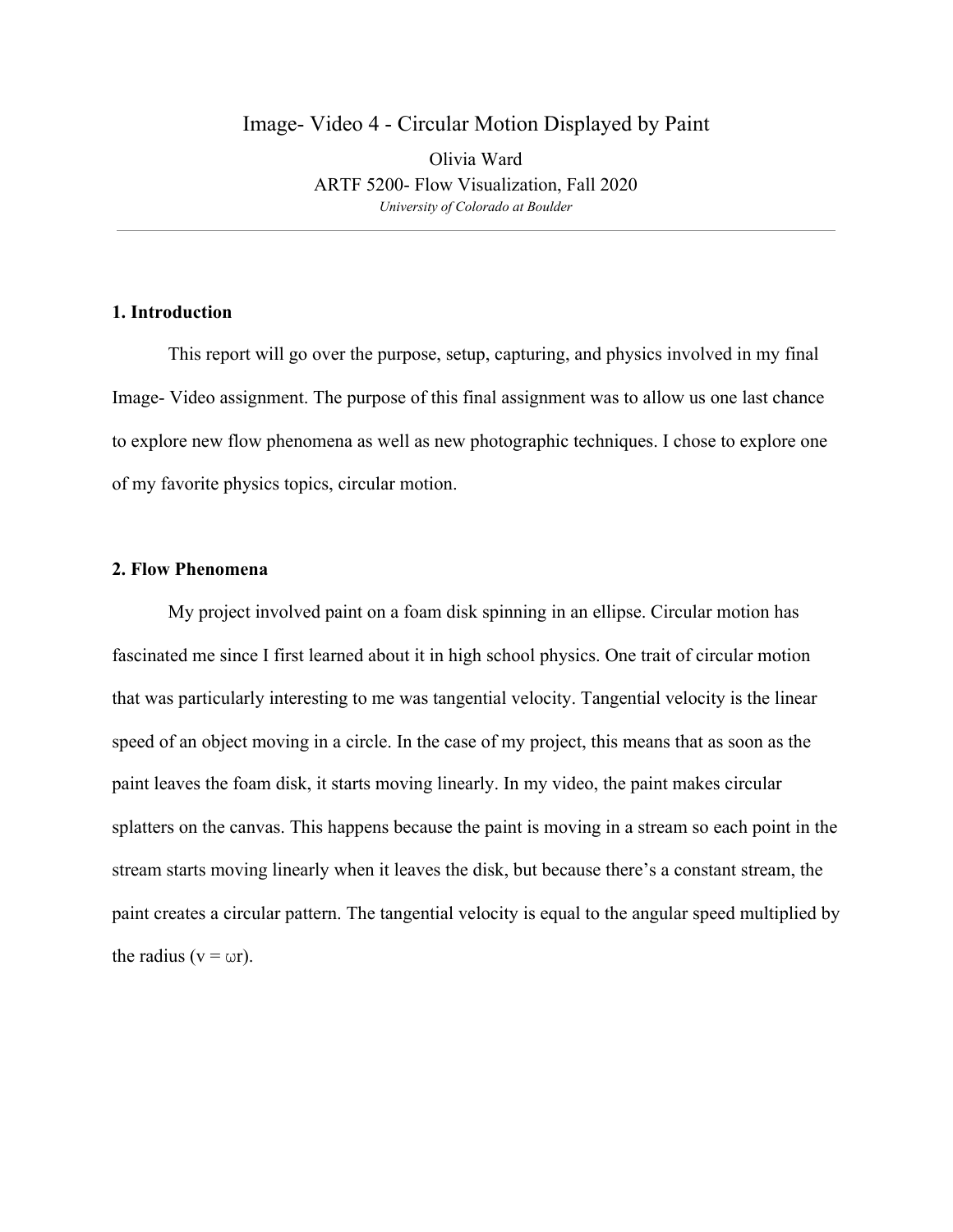#### **3. Flow Visualization Techniques**

To make my video pop as much as possible, I used fluorescent paint and a UV light to create contrast in my image. To increase the contrast, I used black poster board so that it wouldn't reflect any of the UV light. To create the best paint pattern possible, I used a foam disk and attached it to a string hanging from the ceiling. I poured paint on the disk and had my sister apply a tangential force to spin the disk fast enough for the paint to leave the surface.

#### **4. Photographic Techniques**

To capture this video, I used my iPhone 11 held about two and a half feet about the setup. Because I was using my phone camera, I had little control over the aperture and ISO. The final video captured was  $1080 \times 1920$  and 240.26 fps. While editing my video, I decided to slow it down to make the actual physics clearer and easier to see. My final video was slowed down 14%. I did not make any visual edits to the image because I felt that the image popped well enough on its own.



*Figure 1: Frame captured from my video*